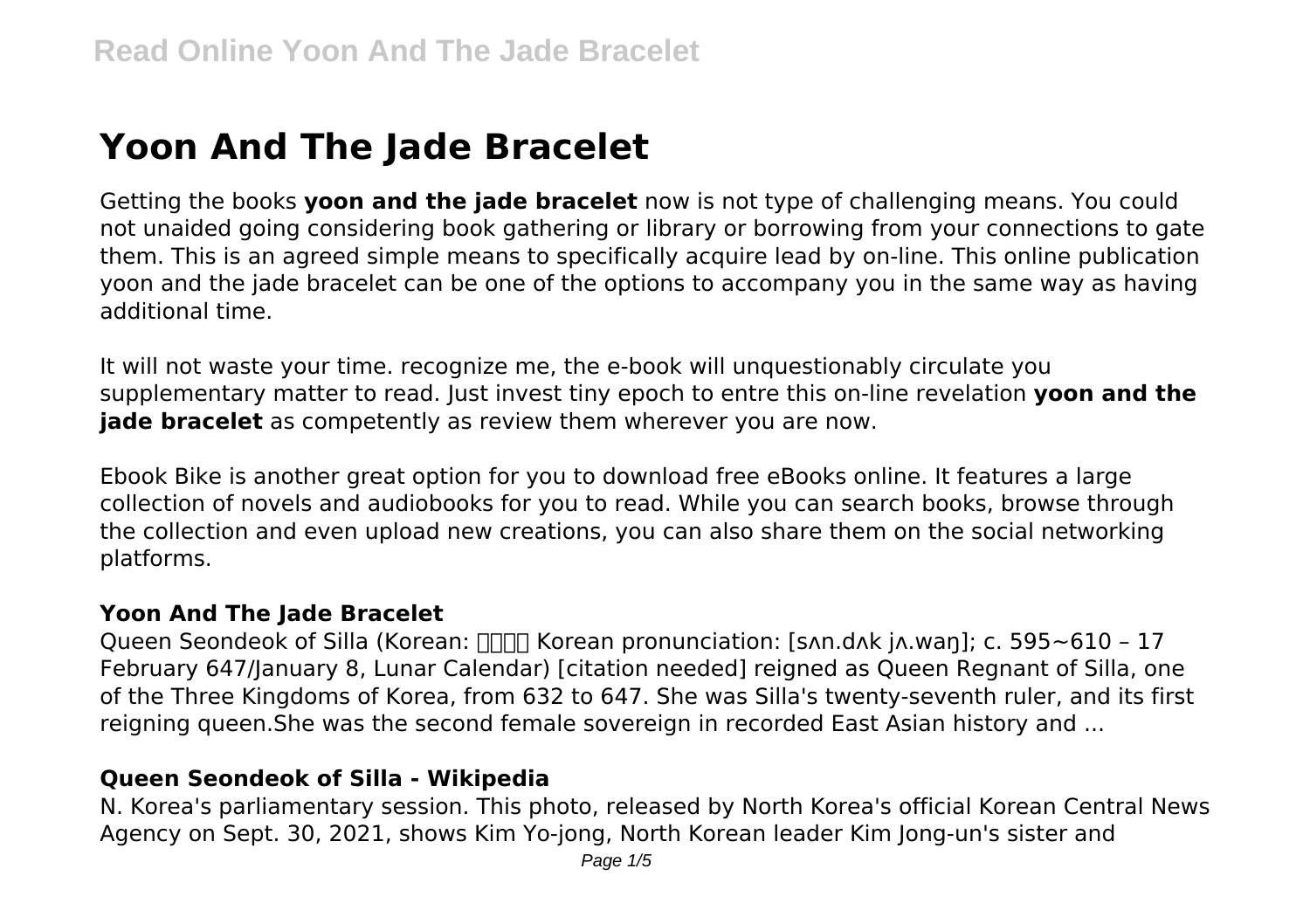currently vice department director of the ruling Workers' Party's Central Committee, who was elected as a member of the State Affairs Commission, the country's highest decision-making body, during the ...

#### **N. Korea's parliamentary session | Yonhap News Agency**

Yoon and the Jade Bracelet Activity Packet: Vocabulary Poem: Short Vowels e, o, u ed Word Family Set 36 pages ell Word Family Set en Word Family Set end Word Family Set et Word Family Set ob Word Family Set ock Word Family Set og Word Family Set op Word Family Set ot Word Family Set

## **to McGraw-Hill Wonders 3cd Grad - to Carl**

Shim Chung is a mermaid who follows her one true love, a nobleman's son named Kim Ryung from the Joseon Dynasty, to modern-day Seoul. Ryung's modern doppelgänger is Heo Joon Jae, a highly skilled scam artist who first becomes interested in Shim Chung because of a jade bracelet worth \$6 million that Shim Chung wears.

# **The Legend of the Blue Sea (2016) - MyDramaList**

A Korean Odyssey (Korean:  $\Box$ ; RR: Hwayugi) is a South Korean fantasy television series starring Lee Seung-gi, Cha Seung-won, Oh Yeon-seo, Lee Hong-gi and Jang Gwang.Written by the Hong sisters, the drama is a modern spin-off of the Chinese classic 16th-century novel Journey to the West.It aired on tvN starting December 23, 2017, every Saturday and Sunday at 21:00

# **A Korean Odyssey - Wikipedia**

5. Chairman Yoon Dae-Sik is like Chairman Yoo Shin-Woo for obvious reasons like they are both thw chairman oh chaebols and they work for the Main Supernatural beings of the respective series. 6. Lee El. I just love this woman. She appears on both series. I like her character on Goblin more though since she's so powerful there.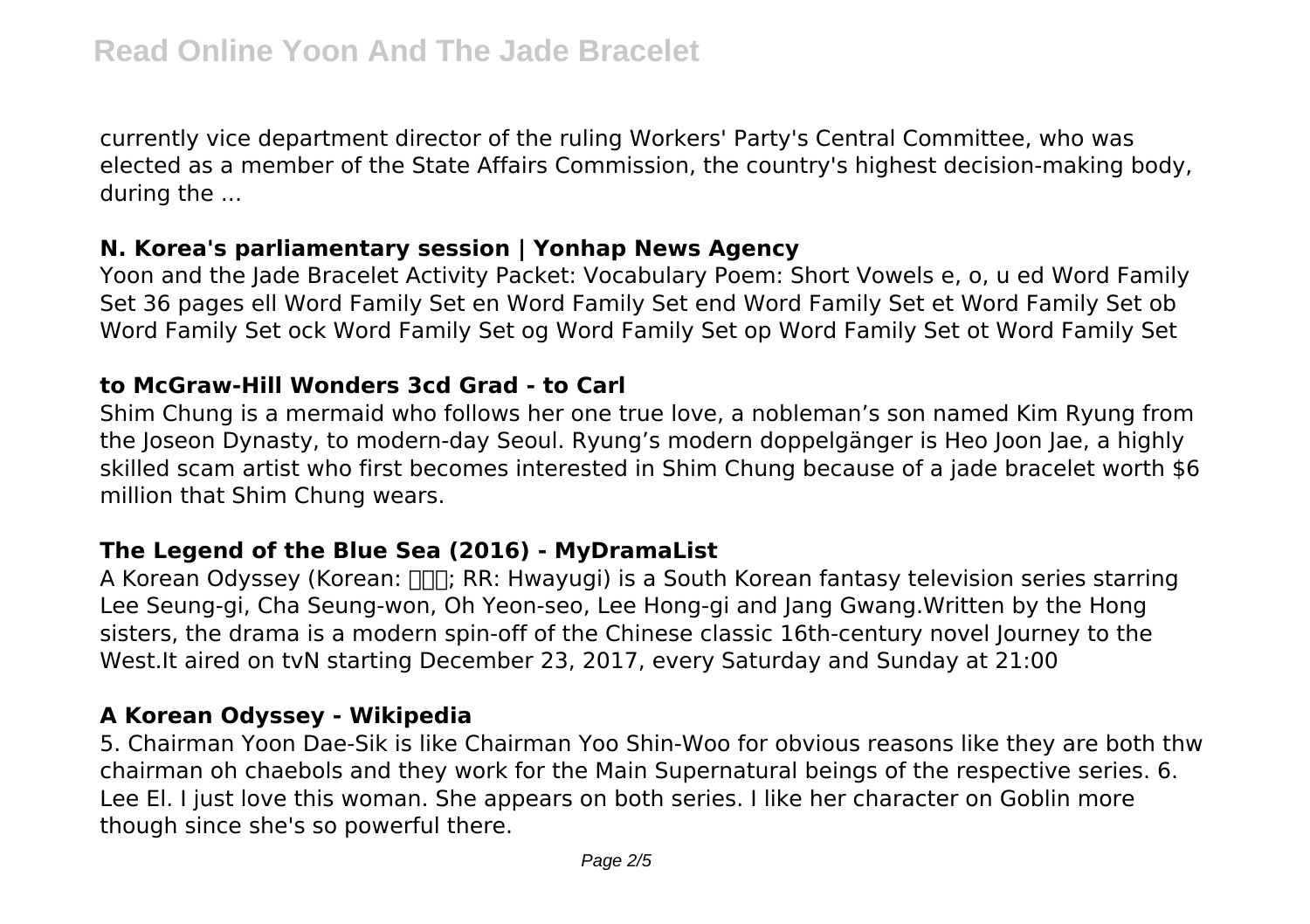## **A Korean Odyssey - AsianWiki**

[fetibox] hoshino akari [hy koubou] tifan to ecchi @ [email protected] @factory @oz ///  $\mathsf{m}/$  >:(>:)  $\geq$ :/  $\geq$ :>  $\geq$ :| <3 #yuki# 00s 1 1 female 1 futanari 1 male 1 newhalf 1:1 aspect ratio 1000giri 10HMugen 10s 11girls 12girls 130524\_carib 16:10\_aspect\_ratio 16:9\_aspect\_ratio 17id-026 1boy 1female 1futa 1gil 1girl 1gril 1guy 1guy 2girls 1kmspaint 1male ...

# **Tags - Akai Hentai**

Steam Workshop: Garry's Mod. [h1] As soon as there is a new model, I update the collection [/h1] ──┘─┘───── ───┘─┘───────╬ ╬┘┘───┘─┘─┘ ─┘───

# **Steam Workshop::Good models girls**

1. The position of the Red Bracelet is not "constant". Sometimes it's on the left hand, sometimes it's on the right one. 2. The last guard hit by Park Hoon in front of the hospital room shouldve still been strong enough to chase Park Hoon before he got to Jae Hee and not to be suddenly having his head snap back like he was shot or smth-\_-" 3.

#### **Doctor Stranger - AsianWiki**

It had an inset circle, composed of jade or a similar substance, which was inscribed with an insignia from the petroglyph on the wall of Owl Cave. So knowing pinky rings are associated with self-love, intelligence, material well-being, and wealth, you could invest in a pinky ring as a prophetic goodluck charm.

#### **sebastian-goers.de**

Mar 29, 2021 · Believed to have been used for beauty purposes as far back as 17th century China, face massage tools now come in many forms: jade rollers, gua sha tools, and electric facial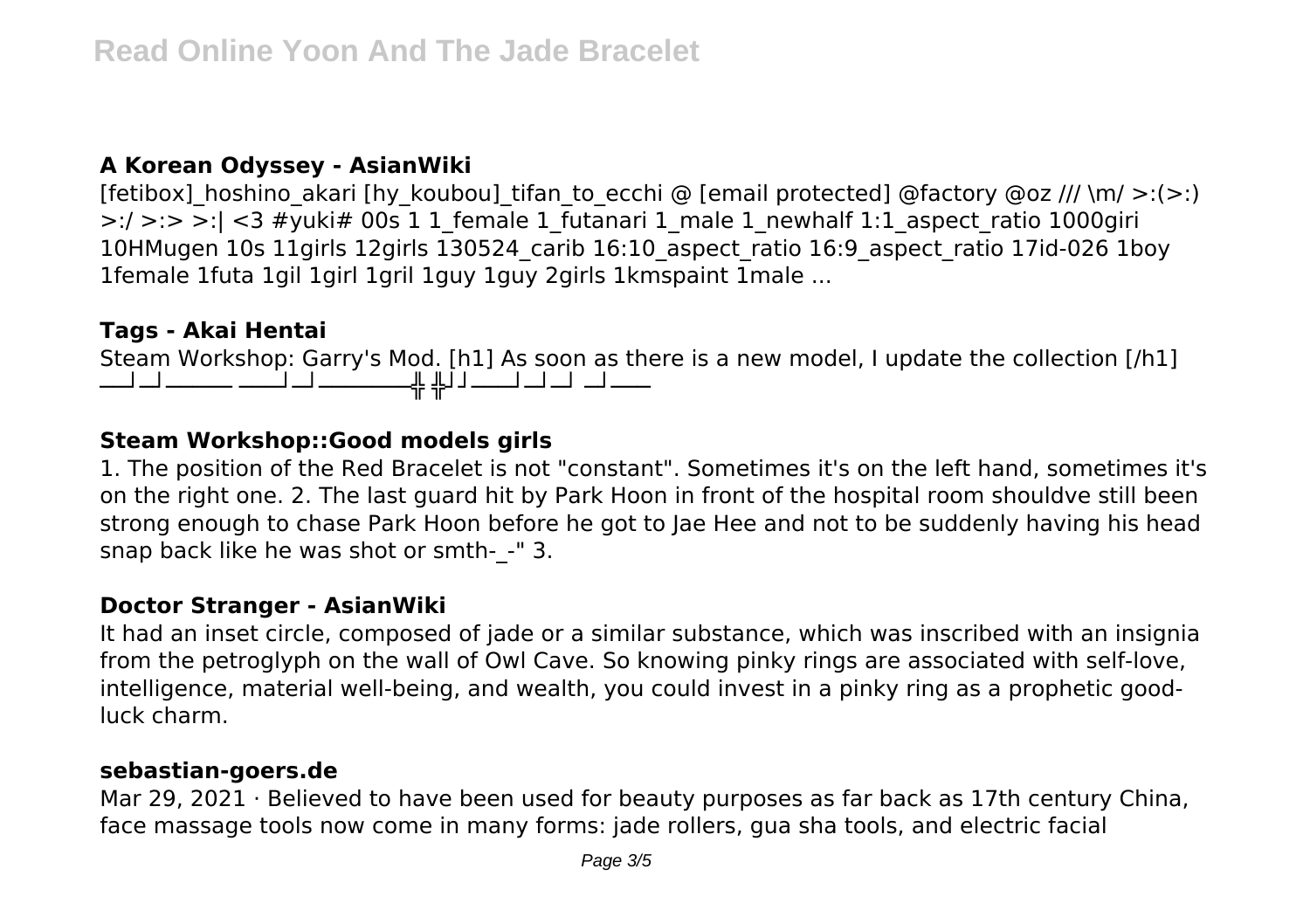massage devices, to Dec  $11$ , 2021  $\cdot$  10 All-Time Best Korean Beauty Products: Before digging into all the details of the best Korean beauty must-haves, these ...

#### **Page Not Found**

Mar 29, 2021 · Believed to have been used for beauty purposes as far back as 17th century China, face massage tools now come in many forms: jade rollers, gua sha tools, and electric facial massage devices, to Dec 11, 2021 · 10 All-Time Best Korean Beauty Products: Before digging into all the details of the best Korean beauty must-haves, these ...

#### **nenss.nl**

For contractor registration or forgotten passwords please call office. Uploads are temporarily disabled. Please check back later. Permits

#### **eTRAKiT - Plano, Texas**

Example Domain. This domain is for use in illustrative examples in documents. You may use this domain in literature without prior coordination or asking for permission.

#### **Example Domain**

The first step towards benefiting from the Netstrata difference is to make an enquiry for an obligation free quote. Request a Quote. If you would like to visit us, scroll down to see our office locations.

#### **Contact Us | Netstrata**

- info -Nui. aims at the concept 'Beyond all borders'. On the 1st floor, cafe& bar lounge, our guests and Japanese local people come and look forward to coff...